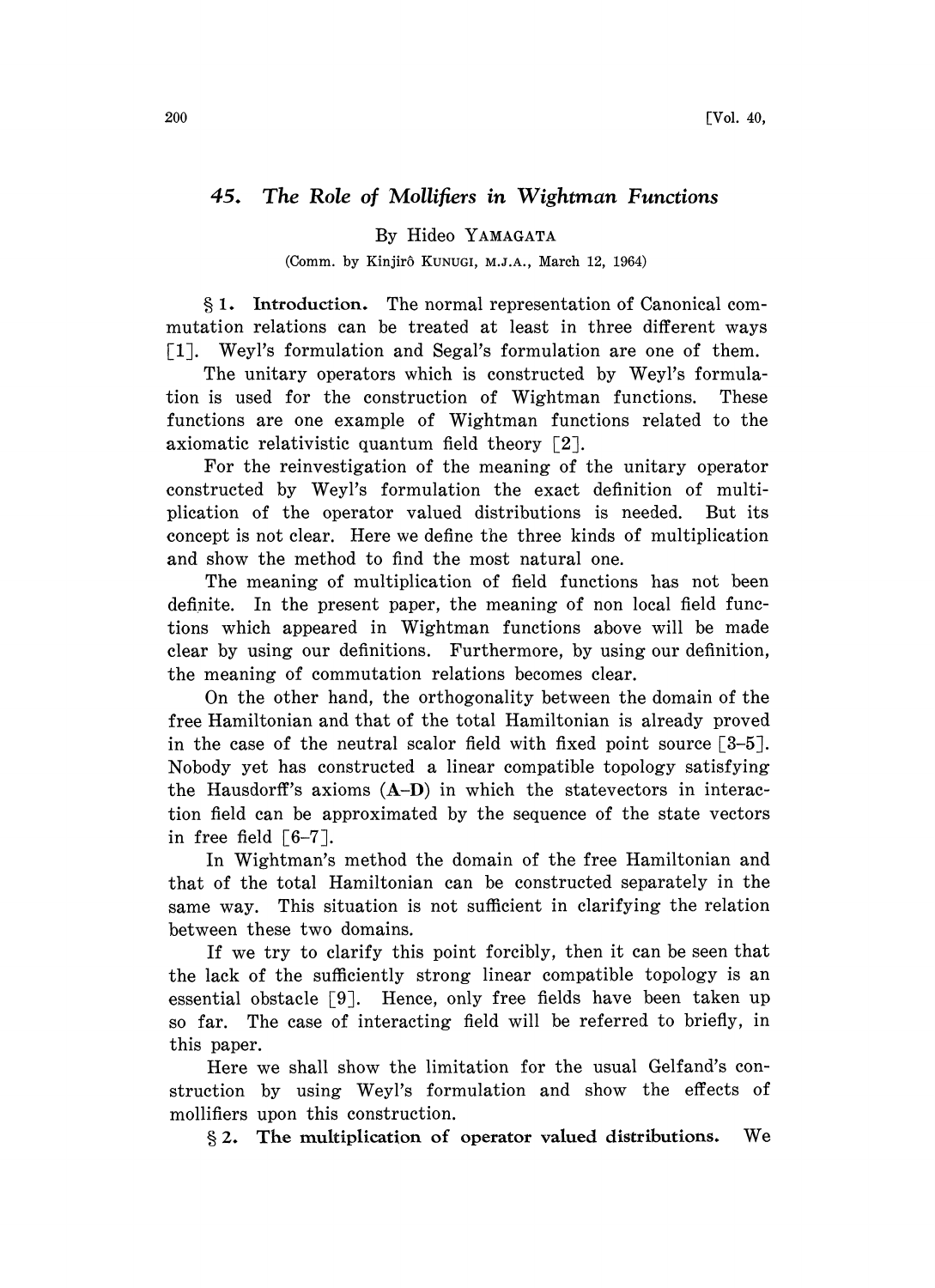use the word "generalized infinite sum" to indicate the integral or sum of operator valued function. The operators treated here are the linear operators which have the range and the domain in Von Neumann's direct product space. They may have no domains. In a special case, they are infinite linear sum of creation and annihilation operators in the momentum space.

Let  $D(R<sup>n</sup>)$  be the space of the real testing functions defined in  $\mathbf{R}^n$ .  $\varphi(f)$  means the integral  $\int f(x)\varphi(x)dx$ , where  $\varphi(x)$  is an operator valued function and  $f(x)$  is a testing function in  $D(R^3)$ . The integral  $\int f(x)\varphi(x)dx$  is the generalized infinite linear sum of  $\varphi(x)$  with coefficient  $f(x)$ .

**Theorem 1.** If  $\varphi(x)$  is an operator valued function and f is smooth, then  $\varphi(f)$  is an operator with domain.

For the proof of this Theorem, we need the exact definition of infinite linear sum i.e.  $\varphi(f)$ . But this argument is not the aim of this paper, and the proof will not give here.

Now consider the two operator valued functions defined in  $R<sup>3</sup>$  $\varphi(x)$  and  $\pi(x)$  which satisfy the following commutation relations;

$$
[\varphi(\mathbf{x}), \varphi(\mathbf{x}')] = [\pi(\mathbf{x}), \pi(\mathbf{x}')] = 0 \tag{1}
$$

$$
[\varphi(\mathbf{x}), \pi(\mathbf{x}')] = i\delta(\mathbf{x} - \mathbf{x}'). \tag{2}
$$

**Definition 1.** Let denote  $A \cdot B$  the product of two operators  $A$ and B. In our case A and B may have not domains.

Let's define the following three multiplications.

**Definition 2.** (1) Let's  $\varphi(x)$  and  $\psi(x)$  be two given operator valued functions, and  $(D(R_x^3))$  and  $(D(R_{x'}^3))$  be the spaces of the testing functions of two operator valued functions  $\varphi(x)$  and  $\psi(x)$ .

We then take  $(D(R_x^3 \times R_y^3))$  as the space of the testing functions of  $\varphi(x) \times \psi(x')$  whose meaning will be given below.

Let  $L(D(R_x^3), D(R_{x'}^3))$  denote the subspace of  $(D(R_x^3 \times R_{x'}^3))$  consisting of elements of the form  $\sum_{i=1}^N C_i f_i(x)g_i(x')$ . Here N is a positive integer, C's are real constants,  $f_i(\mathbf{x})$ 's are contained in  $(D(R_x^3))$ for all i and  $g_i(x')$ 's are in  $(D(R_{x'}^3))$  for all i.

If the element  $h(x, x')$  is contained in  $L(D(R_x), D(R_{x'}^3))$ , then the following operator valued functional is defined;

$$
\begin{array}{c} \langle \varphi(\pmb{x})\times \pmb{\psi}(\pmb{x}'),\, h(\pmb{x},\pmb{x}') \rangle\!=\! \varSigma_{i=1}^N\!C_i \langle \varphi(\pmb{x})\!\times\! \pmb{\psi}(\pmb{x}'), f_i(\pmb{x})\!\times\! g_i(\pmb{x}') \rangle \\ =\!\varSigma_{i=1}^N\!C_i\varphi(f)\!\cdot\! \pmb{\psi}(g).\end{array}
$$

If the element  $h(x, x')$  of  $(D(R^3_x \times R^3_{x'}))$  is not contained in  $L((D(R_x^s)), (D(R_x^s))),$  then we can take a set of sequence  $\left[ \{h_u(\mathbf{x}, \mathbf{x}')\} \right]$ in  $L((D(R_x^3)), (D(R_{x'}^3)))$ , such that  $\lim h_n(x, x') = h(x, x')$  in  $(D(R_x^3 \times R_{x'}^3))$ and define the set of the sequence  $[\{\langle \varphi(\mathbf{x}) \times \psi(\mathbf{x}'), h_n(\mathbf{x}, \mathbf{x}') \rangle\}].$  If a sequence  $\{\langle \varphi(\mathbf{x}) \times \psi(\mathbf{x}'), h_n(\mathbf{x}, \mathbf{x}') \rangle\}$  contained in the set  $[\{\langle \varphi(\mathbf{x}) \times \psi(\mathbf{x}'), h_n(\mathbf{x}, \mathbf{x}') \rangle\}$  $h_n(\mathbf{x},\mathbf{x}')$ ) converges to an operator  $\Phi$  in a certain topology, then we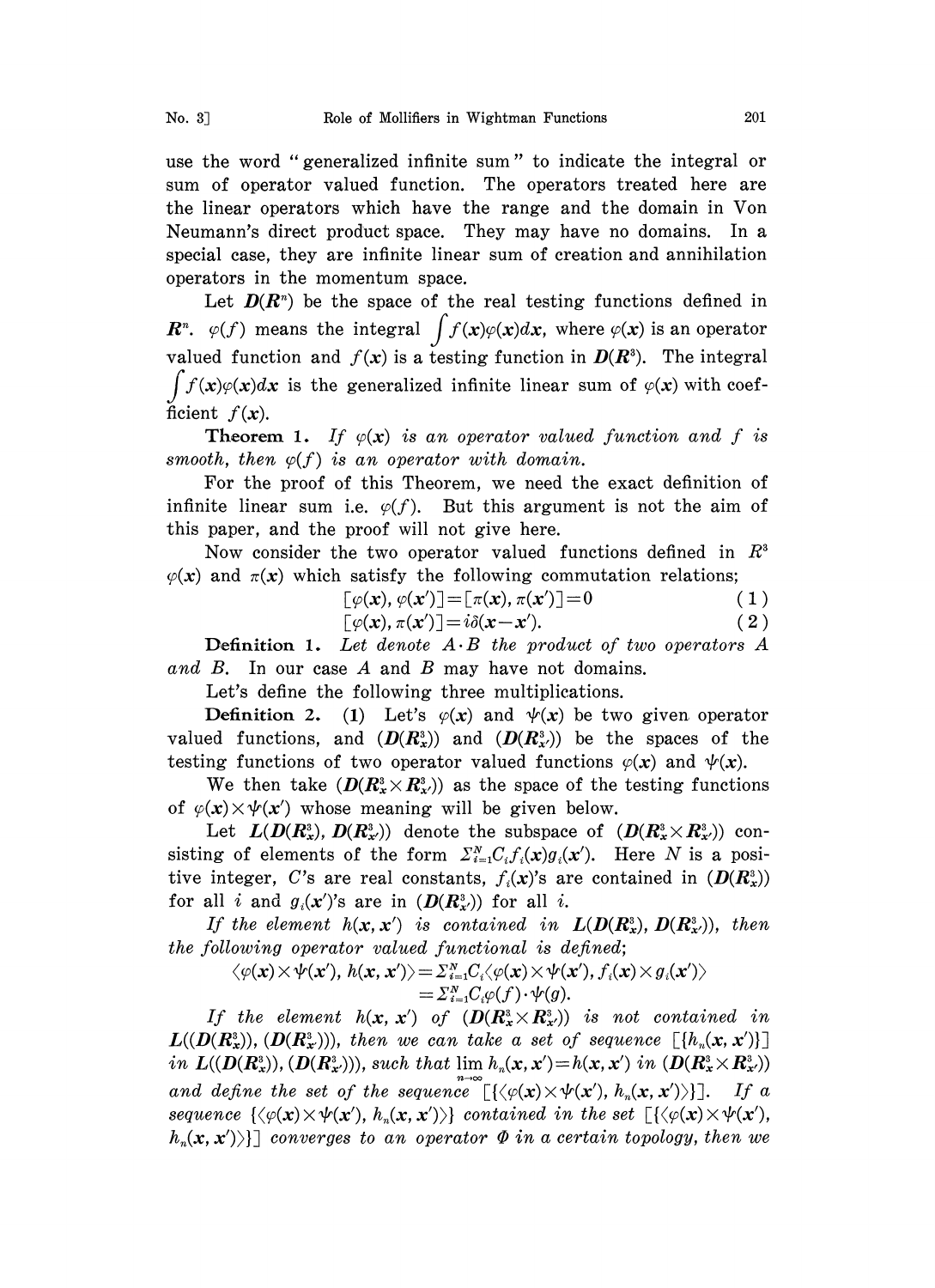replace this sequence by  $\Phi$  under the assumptions that only this topology is used.

Here we do not refer to the uniqueness of this product etc. The above functional or the set of the functional sequences define the product operator valued function  $\varphi(\mathbf{x}) \times \psi(\mathbf{x}')$ .

(2) We denote by  $\varphi(x) \circ \psi(x')$  the following operator valued functional defined in a testing function's space  $D(R<sup>3</sup>)$ .

Namely,  $\varphi(\mathbf{x}) \circ \psi(\mathbf{x}) \cdot (f(\mathbf{x})) = \langle \varphi(\mathbf{x}) \times \psi(\mathbf{x}'), f(\mathbf{x}) \times f(\mathbf{x}') \rangle = \varphi(f) \cdot \psi(f),$ where  $f(x)$  belongs to  $D(R^3)$ .

(3) We denote by  $\varphi(x)\odot\psi(x)$  the set of the following sequences of operator valued functionals defined in a testing function's space  $\mathbf{D}(\mathbf{R}^3)$ .

Namely,  $\varphi(x) \odot \psi(x) \cdot (f(x)) = [\{\langle \varphi(x) * \rho(x) \cdot \psi(x) * \rho_{s}(x), f(x) \rangle\}]$  for  $f(x) \in D(R^3)$ , where  $\rho_{\epsilon}(x)$ ,  $\rho_{\epsilon}(x) \in (D(R^3))$ ,  $\lim_{\epsilon \to 0} \rho_{\epsilon}(x) = \delta$  and  $\lim_{\epsilon' \to 0} \rho_{\epsilon}(x) = \delta$ <br>in (D'), and  $\lim_{\epsilon \to 0} |x|^m \rho_{\epsilon}(x) = 0$  and  $\lim_{\epsilon' \to 0} |x|^{m} \rho_{\epsilon'}(x) = 0$  uniformly for an<br>arbitrary fixed intege

Using these definitions the following problems arise under the basic rule such that we should use the multiplication which is the most faithful to the original one. The original definition of multiplication is not distribution-wise  $\lceil 8 \rceil \lceil 10 \rceil$ .

1) What sort of multiplication should be used in the commutation relations (1) and (2)?

2) What sort of multiplication should be used in the definition of the unitary operators  $\exp[i\varphi(x)]$  and  $\exp[i\pi(x)]$ ?

Furthermore, the following problem arises.

3) Are the three multiplications defined above different with each other or not ?

Since the product of two field functions used in the commutation relations are defined in  $\mathbb{R}^3$   $\times \mathbb{R}^3$ , it is very natural to use the testing functions defined in  $\mathbb{R}^3 \times \mathbb{R}^3$ . Hence only the multiplication (1) must be used in the commutation relations.

Namely, the commutation relation can be written as follows:  $\left\langle \left\lfloor \varphi(\pmb{x}), \varphi(\pmb{x}') \right\rfloor \right\rangle, \, h(\pmb{x}, \pmb{x}') \right\rangle = \lim \left\langle \left\lfloor \varphi(\pmb{x}), \varphi(\pmb{x}') \right\rfloor \right\rangle, \, \Sigma_{n=1}^{\gamma \cdot m} C_{nm} f_{nm}(\pmb{x}) g_{nm}(\pmb{x}')$  $\langle\mathbb{E}[\pi(\bm{x}),\pi(\bm{x}')\rrbracket,\,h(\bm{x},\bm{x}')\rangle\!=\!\lim_{m\rightarrow\infty}^{m\rightarrow\infty}\langle\mathbb{E}[\pi(\bm{x}),\pi(\bm{x}')\rrbracket,\,\,\Sigma_{n=1}^{N_m}C_{nm}f_{nm}(\bm{x})g_{nm}(\bm{x}')\rangle$ and  $\langle [\varphi(\mathbf{x}), \pi(\mathbf{x}')]$ ,  $h(\mathbf{x}, \mathbf{x}') \rangle = \lim_{m \to \infty} \langle i \delta(\mathbf{x}-\mathbf{x}')$ ,  $\sum_{n=1}^{N_m} C_{nm} f_{nm}(\mathbf{x}) g_{nm}(\mathbf{x}') \rangle$ 

 $=i\int h(x, x)dx$ .

Since  $\exp(i\varphi(x))$  and  $\exp(i\pi(x))$  are unitary operators for fixed x belonging to  $\mathbb{R}^3$ , they are field functions on  $\mathbb{R}^3$ . Hence it is very natural to use the testing functions on  $\mathbb{R}^3$ . If it is allowed to take  $(D(R_x^3))$  as the testing function's space, then  $exp(i\varphi(x)) \cdot f(x)$ must be defined by the following form: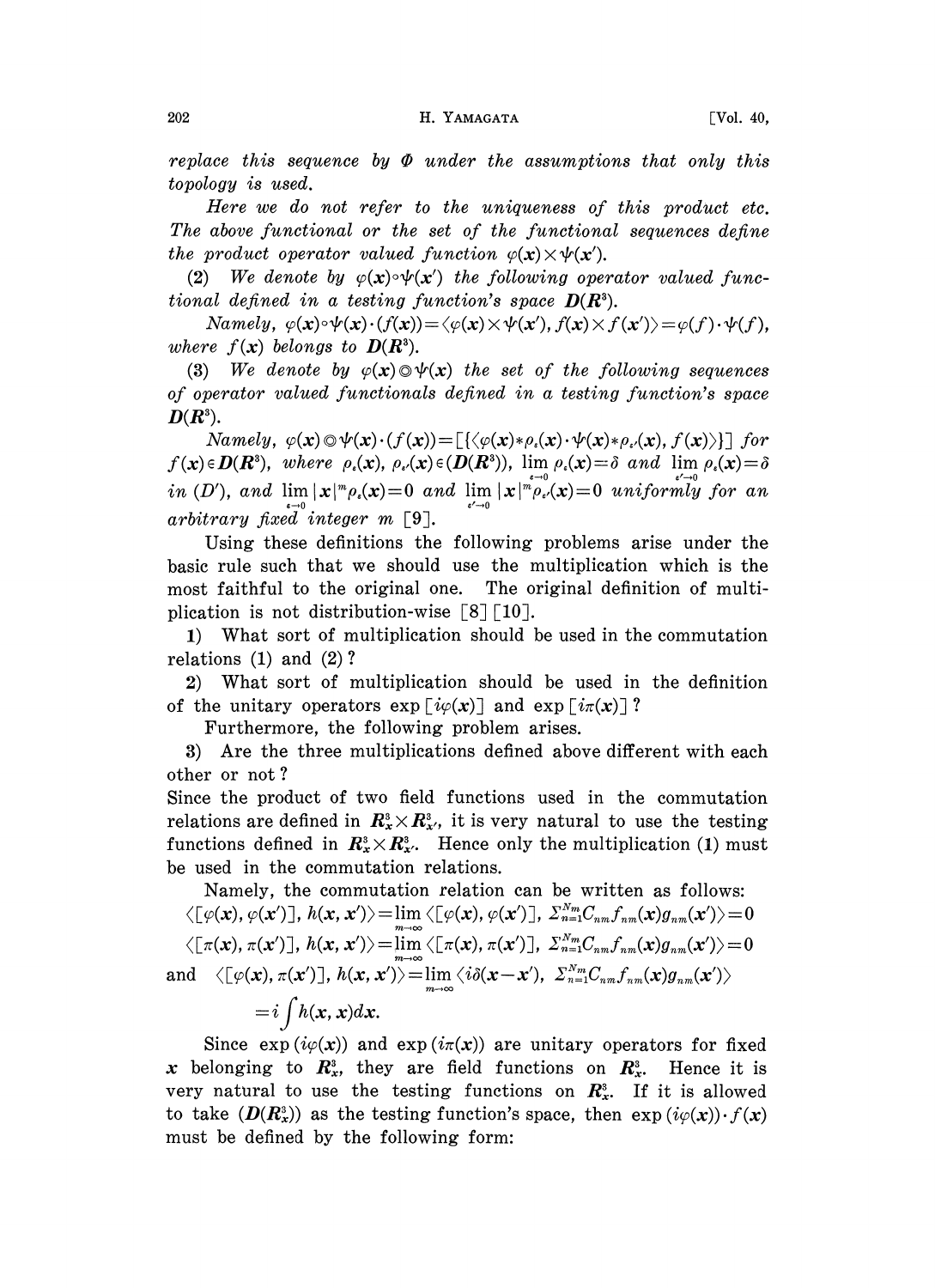$\exp(i\varphi(\mathbf{x})) \cdot f(\mathbf{x}) = \left[1+i\varphi(\mathbf{x})+(1/2!)i\varphi(\mathbf{x})\cdot i\varphi(\mathbf{x})+\cdots\right] \cdot f(\mathbf{x}).$ 

It is evident that the multiplications appeared in this series are not of type (1) in Definition 2. Taking into account that  $\varphi(x)$  is operator valued, we shall show that these multiplications are not of type (2) in Definition 2.

Each term of the above series is not of the same form as in 2) of Definition 2. In fact we shall show that these two types of multiplications are essentially different with each other, i.e.

$$
\langle \varphi(\pmb{x}) \!\cdot\! \psi(\pmb{x}), f(\pmb{x}) \rangle \! \Rightarrow \! \varphi(f) \!\cdot\! \psi(f).
$$

Case 1.  $T=\int \lambda dE(\lambda)$ , where  $dE(\lambda)$  is a spectral measure. Let's denote  $\mathfrak{A}_r$  the set of operators  $f(T)=\int f(\lambda)dE(\lambda)$  f( $\lambda$ ) in  $C^{\infty}$ . Suppose that the operator valued functions  $\varphi(x)$  and  $\psi(x)$  are in  $\mathfrak{A}_T$  for each x. Then  $\varphi(x)$  and  $\psi(x)$  have the integral representations  $\varphi(\mathbf{x}) = \int q(\mathbf{x}, \lambda) dE(\lambda)$  and  $\psi(\mathbf{x}) = \int p(\mathbf{x}, \lambda) dE(\lambda)$ , where  $p(\mathbf{x}, \lambda)$  and  $q(\mathbf{x}, \lambda)$ is in  $C^{\infty}$  for each x.

Then we have 
$$
\langle \varphi(\mathbf{x}) \cdot \psi(\mathbf{x}), f(\mathbf{x}) \rangle = \langle \int q(\mathbf{x}, \lambda) dE(\lambda) \cdot \int p(\mathbf{x}, \lambda) dE(\lambda), f(\mathbf{x}) \rangle
$$
  
=  $\int \int q(\mathbf{x}, \lambda) p(\mathbf{x}, \lambda) f(\mathbf{x}) d\mathbf{x} dE(\lambda)$ .

The right hand side has a meaning different with that of

 $\int \int \int q(x,\lambda)f(x)dx \cdot \int p(x,\lambda)f(x)dx dE(\lambda).$ 

For example,  $(\delta \cdot \delta) f$  is not determined uniquely in general but  $(\delta \cdot f)$ .  $(\delta f) = f(0)^2$  has a definite meaning.

Case 2. Suppose that the field function  $\varphi(x)$  can be decomposed in the formulas  $\varphi(x)=\int \lambda dE_{\varphi}(x,\lambda)$  where  $dE_{\varphi}(x,\lambda)$  is the spectral measure for each x. Then  $\langle \varphi(x) \cdot \varphi(x), f(x) \rangle = \int \lambda^2 d \int E_{\varphi}(x, \lambda) f(x) dx$ . The right hand side is not equal to

$$
\left\{\int \lambda d\int E_{\varphi}(\mathbf{x},\,\lambda)f(\mathbf{x})d\mathbf{x}\right\}\cdot\left\{\int \lambda d\int E_{\varphi}(\mathbf{x},\,\lambda)f(\mathbf{x})d\mathbf{x}\right\}.
$$

That is, if  $d\int E_{\varphi}(x, \lambda)f(x)dx$  is a spectral measure, the latter product of integrals will be reduced to a simple integral and will be equal to the former right hand side. But we can easily construct an example such that  $d\int E_{\varphi}(x,\lambda)f(x)dx$  is not a spectral measure. For example, if  $f(x)$  contained in  $(D(R_x^3))$ , satisfies the condition  $\int f(x)dx$  $\pm 1$  and if  $E_{\varphi}(x, \lambda) = E(\lambda)$  is independent of x, then we obtain  $\int d\int E_{\varphi}(\mathbf{x}, \lambda) f(\mathbf{x}) d\mathbf{x} + 1.$ 

Hence it seems that the most faithful distribution-wise extension of  $exp(i\varphi(x))$  can be constructed only by using the multiplica-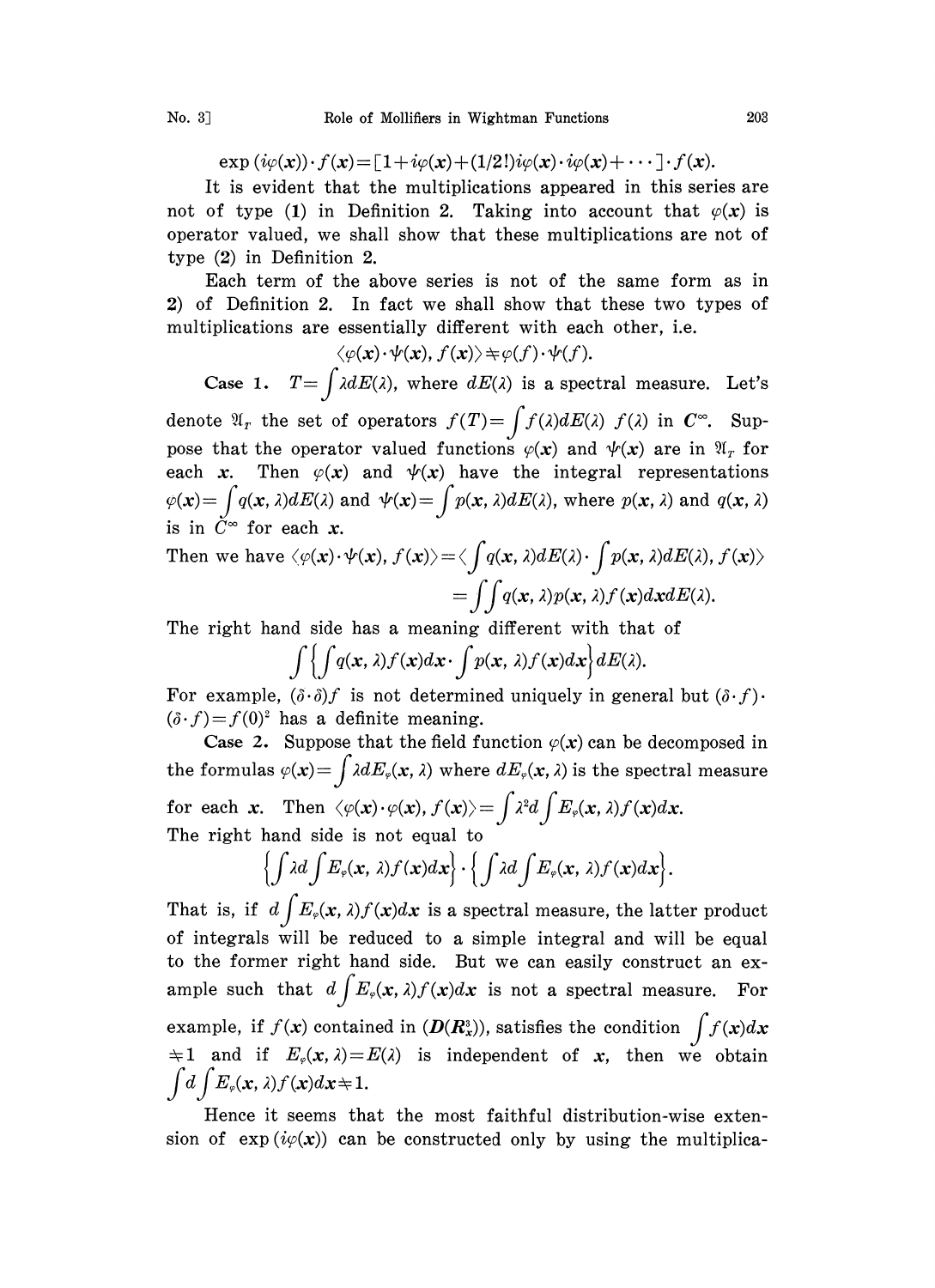204 H. YAMAGATA [Vol. 40,

tion of type (3) in Definition 2.

In Gelfand's construction by Weyl's formulation the multiplication of (2) is used. And the unitary operators used in this construction can be expressed as follows:

$$
\exp(i\varphi(f)) = [1 + i\varphi(f) + (1/2!)i\varphi(f) \cdot i\varphi(f) + \cdots] \n= [1 + i\{\varphi(x) * f(x)\} + (1/2!) (i\{\varphi(x) * f(x)\})^2 + \cdots]_{x=0}.
$$

Hence it is seen that the non-local field operator appears in this construction, and the multiplication used in Wightman's theory is not unified with that of commutation relations.

## 3. Gelfand's construction

a) Let's consider linear space R with the Hausdorff topology  $\tau$ . Suppose that  $\tau$  satisfies the conditions: (1) for any neighbourhood  $U(x+y)$ , there exist neighbourhoods  $U_1(x)$  and  $U_2(y)$  such that  $U(x+y)$  contains the sum of these neighbourhoods  $U_1(x)+U_2(y)$ , (2) for any neighbourhood  $U(\alpha x)$ , there exists a neighbourhood  $U_1(x)$ such that  $U(\alpha x)$  contains the set  $\alpha U_1(x)$ . Then, we say that  $\tau$  is a linear compatible topology in R.

b) Let denote  $(Z)$  the space consisting of the Fourier transform of elements in  $(D)$ , and let denote  $\Psi(0(k))$  the element in Von Neumann's direct product space corresponding to the free vacuum state  $\lceil 1 \rceil$ .

Von Neumann's direct product space can be decomposed in incomplete direct product space:  $\prod_{i\in I}\otimes \mathfrak{H}_i=\mathfrak{H}^0\oplus \mathfrak{H}^1\oplus \cdots$ .

These  $\mathfrak{H}^i$  satisfies the following properties:

(i)  $\tilde{\mathfrak{D}}^i \perp \tilde{\mathfrak{D}}^j$  for  $i \neq j$ ,

(ii)  $\tilde{\mathfrak{D}}^0$  contains the free vacuum state  $\psi(0(k))$ .

**Theorem 2.** If  $f \in (\mathbf{Z})$ , then  $\exp(i\varphi(f))\psi(0(\mathbf{k})) \in \mathfrak{H}^0$ .

Proof. The multiplications used in the expansion of this unitary operator is of type (2). And the exact form of the field function in practical use is expressed by the formula

$$
\varphi(\mathbf{x}) = (1/\sqrt{(2\pi)^3}) \left\{ \int a^+(\mathbf{k}) e^{i\mathbf{k}\mathbf{x}} d\mathbf{k} + \int a(\mathbf{k}) e^{-i\mathbf{k}\mathbf{x}} d\mathbf{k} \right\}.
$$

In  $\varphi(x) * f(x) = \tilde{\sigma}^{-1}(\tilde{\sigma}\varphi(x) \cdot \tilde{\sigma}f(x))$  the effects of sufficiently large k does not appear. Because  $\mathfrak{F} f$  is contained in the space  $(D(k^3))$ .

 $\exp(i\varphi(f))\psi(0(k))$  is contained in the Hilbert space  $\tilde{\mathfrak{D}}^0$  whose bases are the states obtained by operating the creation and annihilation operators to  $\psi(0(k))$  for finite k's whose absolute values are bounded.

From this theorem we cannot construct  $\tilde{\mathfrak{D}}^i$  (for  $i\neq 0$ ) from a state by using the above procedure.

(c) In Von Neumann's direct product space, the orthogonal property is not usual. That is,  $\langle H \otimes \varphi_n, H \otimes \psi_n \rangle = \prod_{n \in N} \langle \varphi_n, \psi_n \rangle = 0$  for